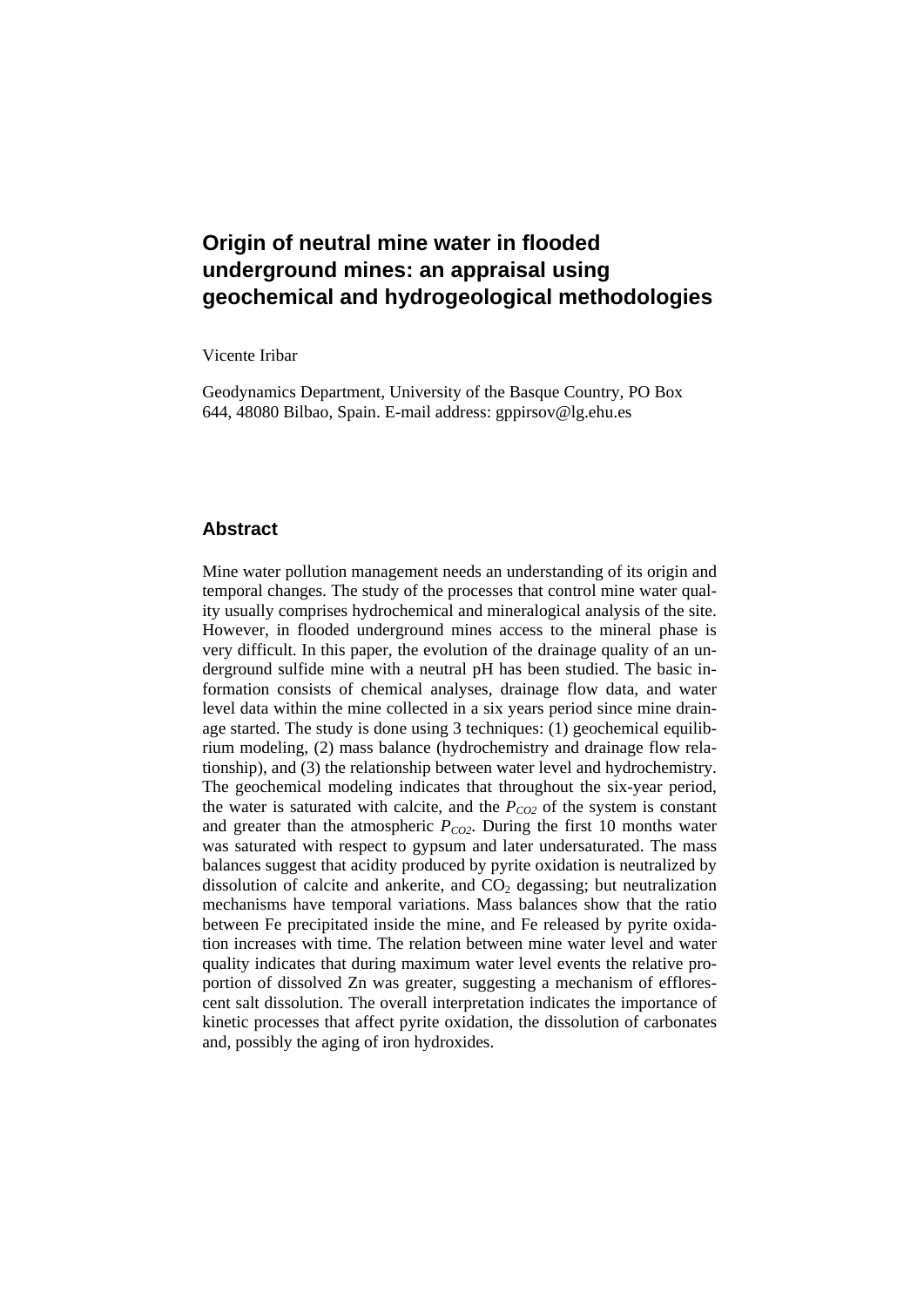## **1 Introduction**

Natural waters affected by mine activities have a wide range of chemical characteristics (Schmiermund and Drozd 1997; Banks et al. 1997). Acid mine drainage (AMD) has received great attention from scientific and applied research due to its environmental impact. When mine and minewaste drainage has neutral pH, with a high concentration of sulfate and dissolved metals, the term neutral (or alkaline) mine drainage is applied (Scharer et al. 2000). Neutral mine drainage (NMD) has received less attention than AMD, but NMD can have environmental adverse effects caused mainly by precipitation of dissolved Fe and Zn. The NMD origin has been studied at several mine environments: open mine-pits (Shevenell et al. 1999), tailings ponds (Al et al. 2002), waste rock-dumps (Benvenuti et al. 2000), mine connected rivers (Webb and Sasowsky 1994), underground mine adits (Balistrieri et al. 1999; Younger 2000), and limestone drains (Cravotta III and Trahan 1999). There exist as well experimental laboratory studies about the NMD formation (Nicholson et al. 1990; Jurjoveck et al. 2002).

Usually, the main processes that cause NMD are pyrite oxidation and carbonate dissolution; but mine drainage waters are the result of several reactions between water, minerals and air (Nordstrom and Alpers 1999). These reactions can involve, among others:

- oxidation of pyrite and other sulfide
- dissolution of host rock minerals (carbonate and silicate)
- precipitation and dissolution of iron hydroxide and hydroxysulfate
- coprecipitation and adsorption of dissolved metals
- precipitation and dissolution of iron-sulfates
- gypsum precipitation and dissolution
- $CO<sub>2</sub>$  degassing

The study of the processes that control mine water quality usually comprises water quality analysis, (chemistry and environmental isotopes), the mineralogical study of the site, gas phase study, and geochemical modeling. At waste rock dumps, open pits or within tailings impoundments, where mineral phase sampling and inspection is relatively easy, the mineralogical study is possible. However, when mine water is generated at deep underground mines, sampling of the mineral phases is more difficult and the principal tools to study mine water origin are water chemistry analysis and geochemical modeling (Alpers and Nordstrom 1999; Perry 2001).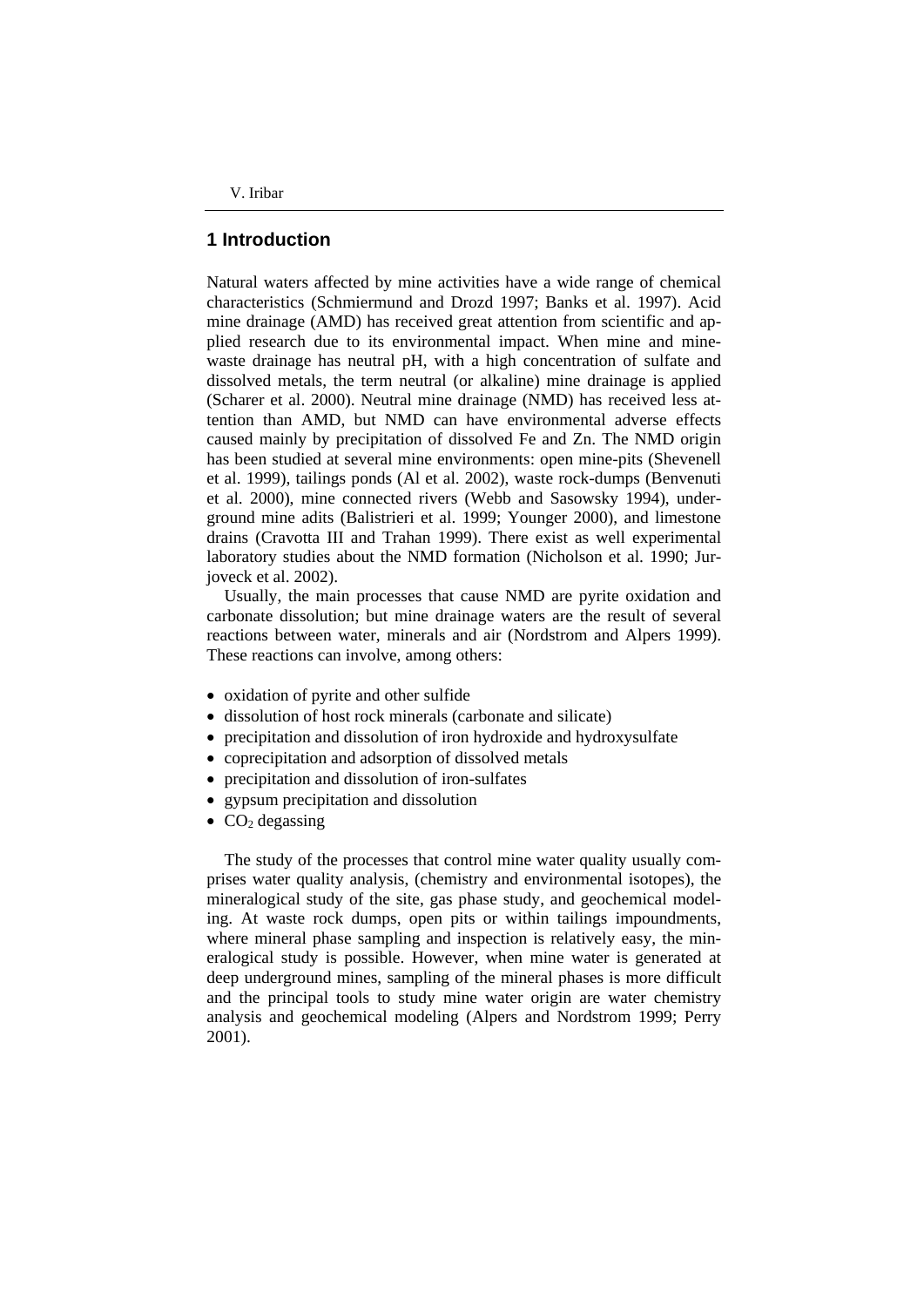Mine drainage quality usually has temporal changes that are observed both at natural sites and in laboratory tests. These changes can be related with changes in mineral availability within sulfide ores or in the host rocks, and with hydrologic changes. Mineral availability can be related to mineral depletion, surface coatings or with kinetic processes. The processes that produce changes in the chemical quality of mine waters need to be understood, to decide the remedial actions necessary to allviate any environmental impact..

The objective of the study is to use hydrologic and hydrochemistry data collated from mine in Northern Spain (Troya) to research geochemical processes that cannot be directly observed or accessed. Specific objectives of the study are the reactions that neutralize the acidity produced by pyrite oxidation, the origin of dissolved iron in neutral mine water, and the causes of quality changes observed after the mine closure.

## **2 The Troya mine**

Troya is an underground Pb-Zn mine located in Northern Spain (Fig. 1). The 5m thick orebody is stratiform, and consists mainly of pyrite, marcasite, sphalerite, galena and chalcopyrite; the gangue minerals include barite, quartz, siderite, and ankerite; and the mineralization is hosted by limestones at the bottom and marls at the top (Fernández Martínez and Velasco 1999). The orebody was discovered in 1973, and the mining company began extracting the ore in 1986. The mine was closed in 1993 due to a roof collapse. The original deposit contained  $3.5 \cdot 10^6$  t grading 13.1 % Zn, 1.0 % Pb and 27.6 % Fe, and during exploitation  $2.2 \cdot 10^6$  t were extracted. Mining was carried using the bord and pillar. The mine has two accesses, the north and the south declines with the north decline the lowest topograhically at 335 mAOD.

The limestones underlying the orebody constitute a karstic aquifer that had to be drained in order to exploit the mine. In 1982 the original piezometric level was located around 435 mAOD. with the aquifer drained by a spring. From 1982 to 1993 several wells located inside the mine pumped water at an average flow of 54 L/s, the spring dried up and the piezometric level dropped down to 190 m a.s.l. When the pumping ceased the piezometric level began to rise, and in March, 1995, when the piezometric level reached around 335 m a.s.l. the water started flowing out from the north decline. At present, the mine is partially flooded with a flooded volume of ; 0.38 $\cdot 10^6$  m<sup>3</sup>, and considering the mean annual discharge (37 L/s), the calculated mean time residence of water in the mine void is about 120 days.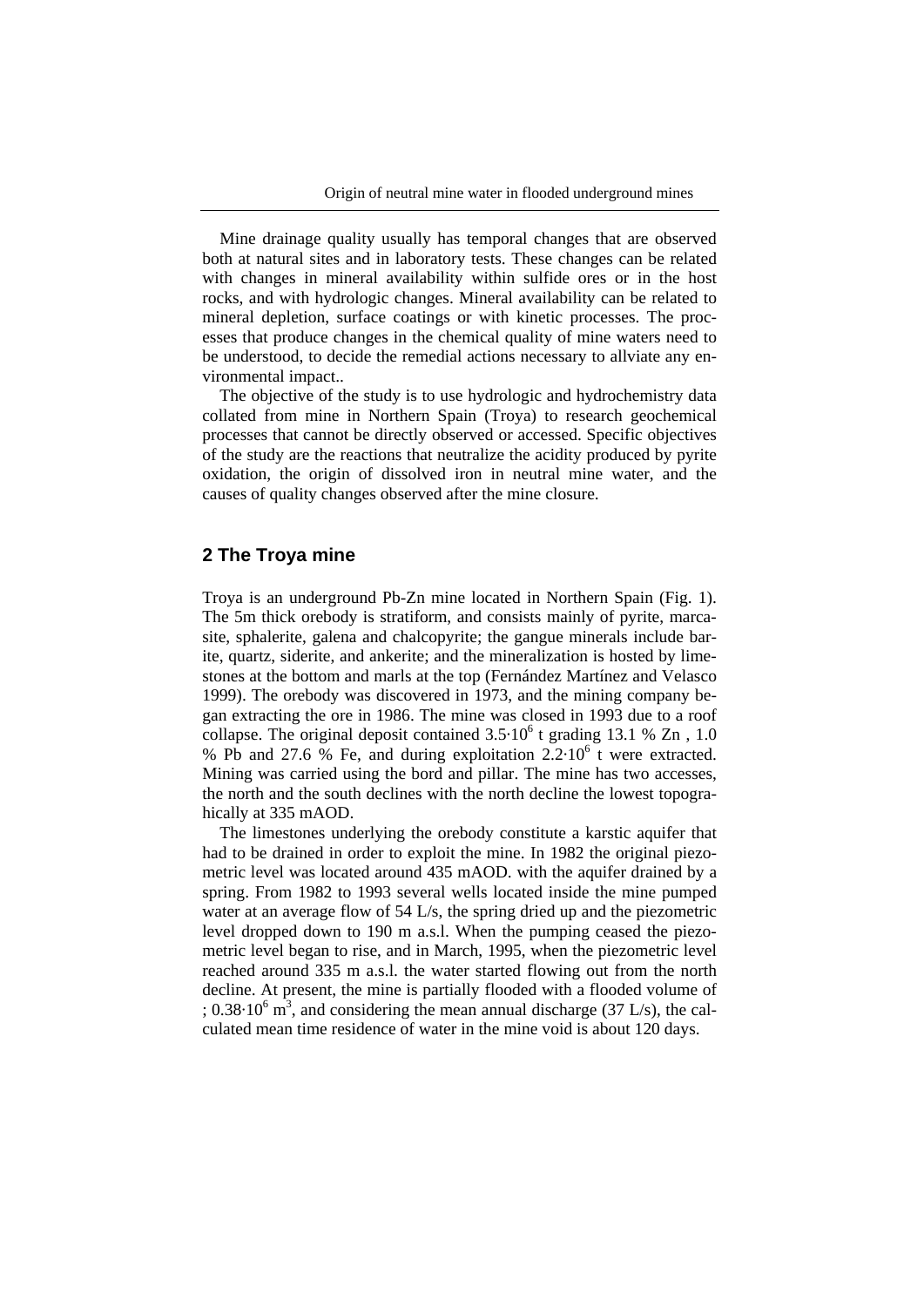

**Fig. 1.** Site location and hydrogeological cross-section of the Troya mine. Orebody and mine room thickness is exagerated, usually they are 5 m thick.

The water flowing from the north decline in 1995 had a neutral pH, but high Fe and Zn content, and when the mine water reached the nearest creek, almost all the fish population disappeared. In 1997 the water authorities took remedial actions diverting the mine water to a pond where Fe hydroxides are effectively removed (Iribar et al. 1999).

## **3 Data and methods**

In this study three different kinds of data sets were used: flow, piezometric, and water quality data. Data pre 1993 was collected by the mining company and data between 1993 to 2001 was collected by personnel of the Diputación Foral de Gipuzkoa (the local water authority).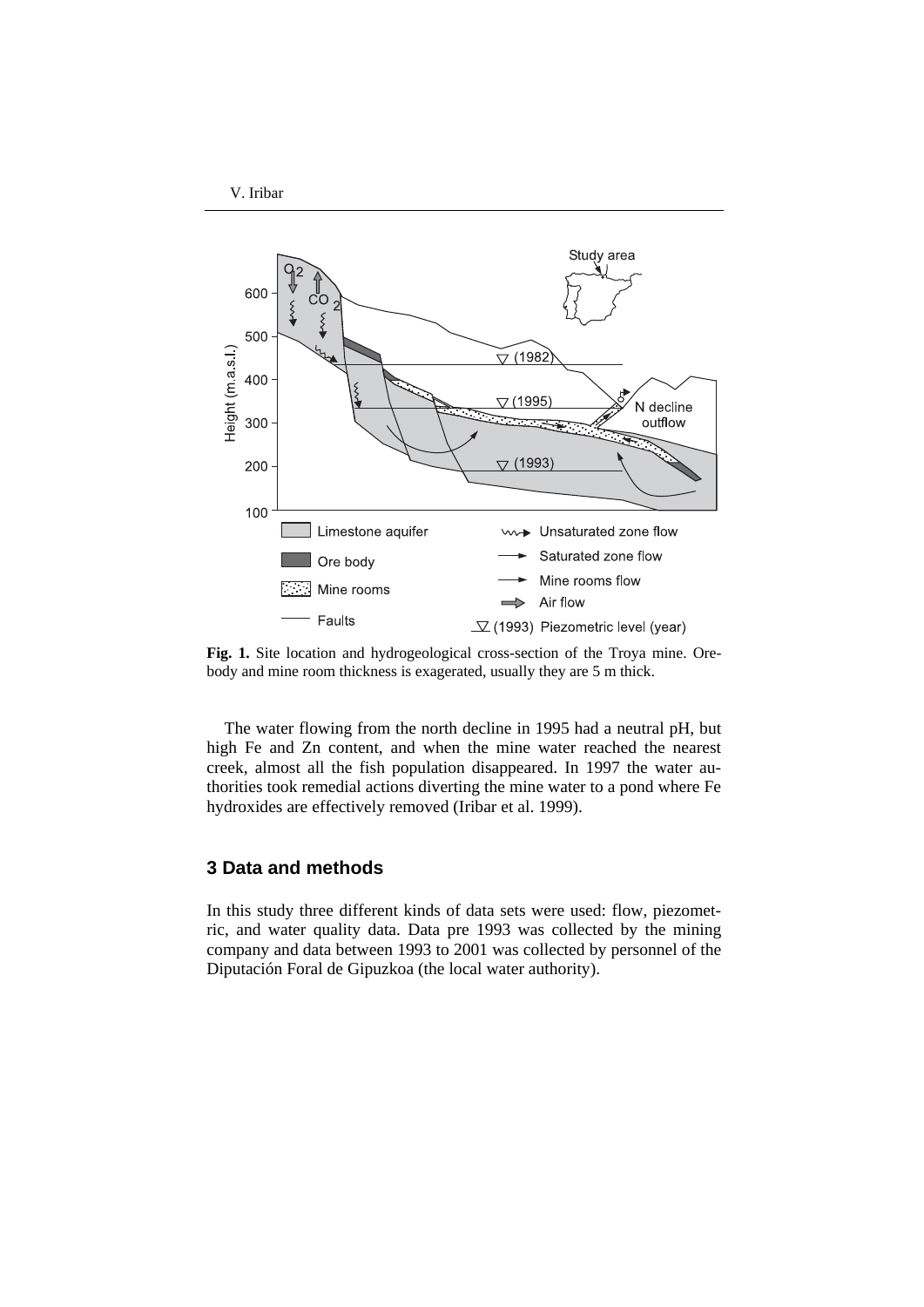#### **3.1 Flow measurements**

From March, 1995 to May, 1997, the flow from the North decline was gauged weekly using the "time-volume" method, whereas from May, 1997 to 2001, the flow was continuously recorded in a weir constructed at the mine portal (Fig. 2a).



**Fig. 2.** a) Flow record at the North decline. b) Piezometric level evolution near the mine void

# **3.2 Piezometric data**

There are no data concerning the water level in the flooded mine. However, the piezometric level of the karstic aquifer is recorded at a piezometer located 18 m from the mine void. Since the aquifer is highly permeable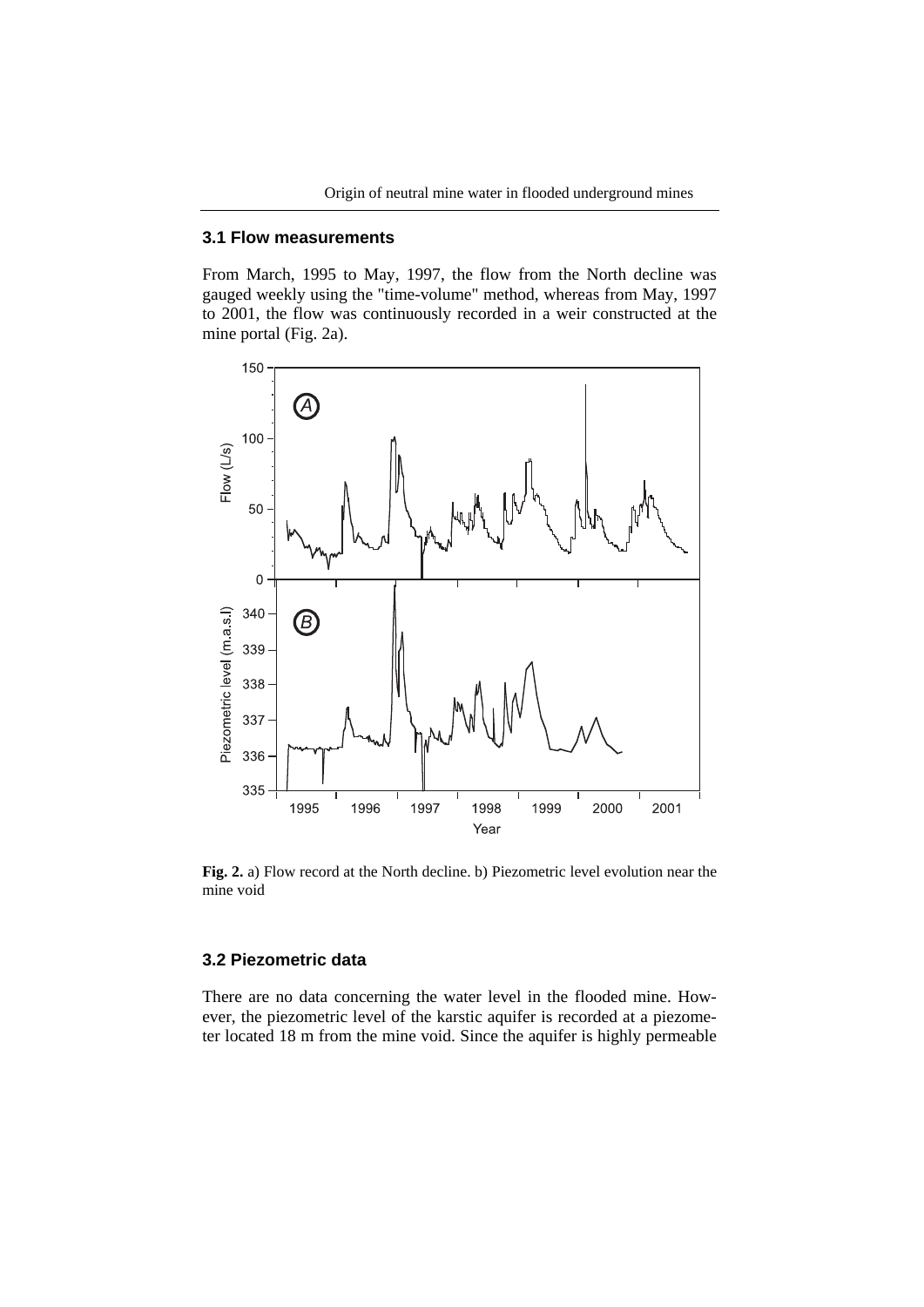around the mine (the permeability at the site calculated in a pumping test is about 50 m/d), it is expected that the water level position inside the mine must be very similar to the level recorded in the piezometer. From 1995 to November 1998, piezometric level were recorded weekly, and later every two weeks or monthly (Fig. 2b).

#### **3.3 Chemical analysis**

There are three data sets on water quality at the Troya mine and in the limestone aquifer, these relate to:

- the spring that drained the aquifer before the mine activity started
- the water pumped during mining activity
- the water flowing from the North decline

The median values of the three data sets are shown in Table 1, and the temporal changes of the water quality flowing from the North decline are shown in Fig. 3. The pH of the water flowing from the North decline is neutral and relatively constant, and water comes out from the mine without any turbidity. Turbidity increases soon (in a few seconds) by iron hydroxide precipitation. The metal contents shown in Table 1 and Fig. 3 are referred to non-filtered samples.

| mg/L             | Karstic spring | Drainage wells | North decline   |
|------------------|----------------|----------------|-----------------|
|                  | (1976)         | $(1983-1993)$  | $(1995 - 2001)$ |
| HCO <sub>3</sub> | 220            | 350            | 358             |
| $SO_4$           | 46             | 126            | 1260            |
| Cl               | 5              | 16             | 17              |
| Ca               | 68             | 110            | 552             |
| Mg               | 11             | 25             | 54              |
| Fe               | 0.006          | 0.03           | 31              |
| Mn               |                | 0.16           | 0.6             |
| Zn               |                | 0.166          | 1.0             |
| pH               | 7.2            | 7.6            | 6.8             |
| n of samples     | 5              | 112            | 255             |

**Table 1.** Chemical analysis of the Troya system (median values)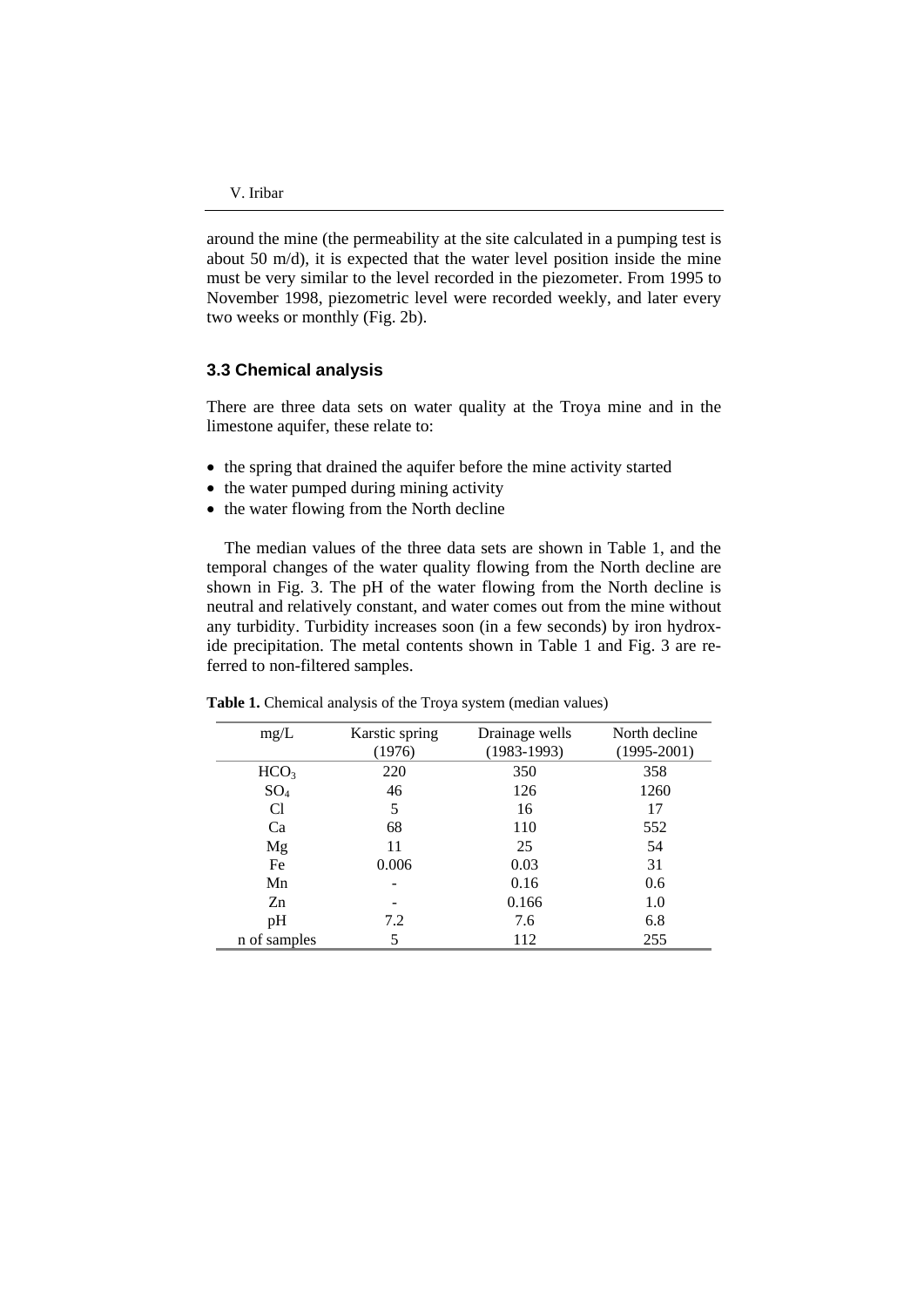

Fig. 3. Hydrochemical evolution of North decline water. SO<sub>4</sub>, HCO<sub>3</sub>, Ca and Mg concentrations are in normal scale. Fe concentration in normal and logarithmic scale. Zn and Mn concentrations in logarithmic scale

#### **3.4 Geochemical modeling**

Equilibrium modeling of 255 water analyses from the North decline allows a possible exmainination of the reactions that may influence mine water chemistry. Modeling has been done using the PHREEQC program and the PHREEQC thermodynamic database (Parkhusrth and Appelo 1999). Ankerite was added to the thermodynamic database used for the simulations. The solubility product adopted for ankerite was  $Log K = -17.40$  (Al et al. 2002). The redox potential was not measured in the field, and in order to test the influence of pe in equilibrium, the calculations were done using values of  $pe = 0$ , 4, and -3.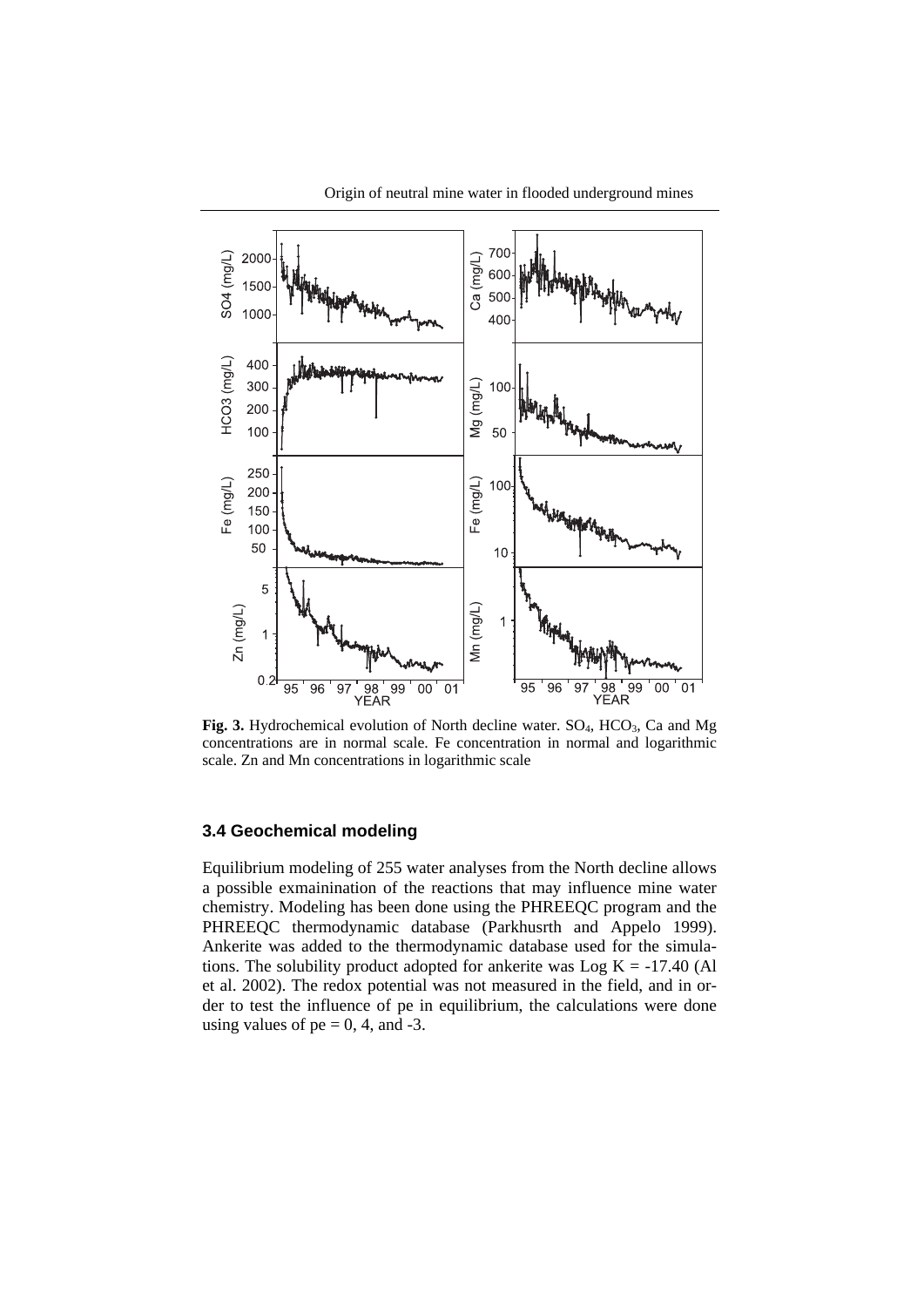#### **3.5 Mass balances**

The mass balances were performed by comparison of the quality of the karstic spring water with the quality of waters from the North decline, and also by taking into account the flow of the North decline. The principal condition to make the balances was that dissolved ions can only come from dissolution of the minerals present at the mine. The increase in  $SO_4$ Ca, Mg, HCO<sub>3</sub>, Fe, and Zn is explained by the following mineral reactions.

It is assumed that SO<sub>4</sub> comes from pyrite/marcasite and sphalerite dissolution (Eqs. 1 and 2). Galena and chalcopyrite are not considered in the balances because Pb and Cu concentrations in water are below detection limits  $(0.002 \text{ mg/L})$ . Ca, Mg and HCO<sub>3</sub> come from calcite and ankerite dissolution (Eqs. 3 and 4). And finally, ferrous iron oxidation and ferric hydroxide precipitation (Eq. 5), and  $CO<sub>2</sub>$  degassing (Eq. 6) are allowed.

$$
\text{FeS}_{2(s)} + 7/2 \text{ O}_2 + \text{H}_2\text{O} \rightarrow \text{Fe}^{2+} + 2 \text{ SO}_4^{2-} + 2\text{H}^+ \tag{1}
$$

$$
ZnS_{(s)} + 2 O_2 \to Zn^{2+} + SO_4^{2-}
$$
 (2)

$$
CaCO_{3(s)} + H^+ \rightarrow Ca^{2+} + HCO_3
$$
 (3)

$$
Ca(Fe_{0.6}Mg_{0.4})(CO_3)_{2(s)} + 2 H^+ \rightarrow Ca^{2+} + 0.6 Fe^{2+} + 0.4 Mg^{2+} +
$$
  
2 HCO<sub>3</sub><sup>-</sup>

$$
4Fe^{2+} + O_{2(aq)} + 6H_2O \rightarrow 4FeOOH_{(s)} + 8H^+ \tag{5}
$$

$$
HCO_3^- + H^+ \rightarrow CO_{2(g)} + H_2O
$$
 (6)

#### **4 Results and discussion**

The ionic concentration of water from North decline follows in general a downward trend except for HCO<sub>3</sub>. The reduction in concentration is the result of a decreasing rate of pyrite oxidation. In NMD this decreasing rate is interpreted as the result of Fe hydroxide accumulation on the pyrite surfaces (Nicholson et al. 1990; Hölmstron et al. 1999). Nevertheless the results obtained with the geochemical modeling and the mass balances allow greater examination of the process.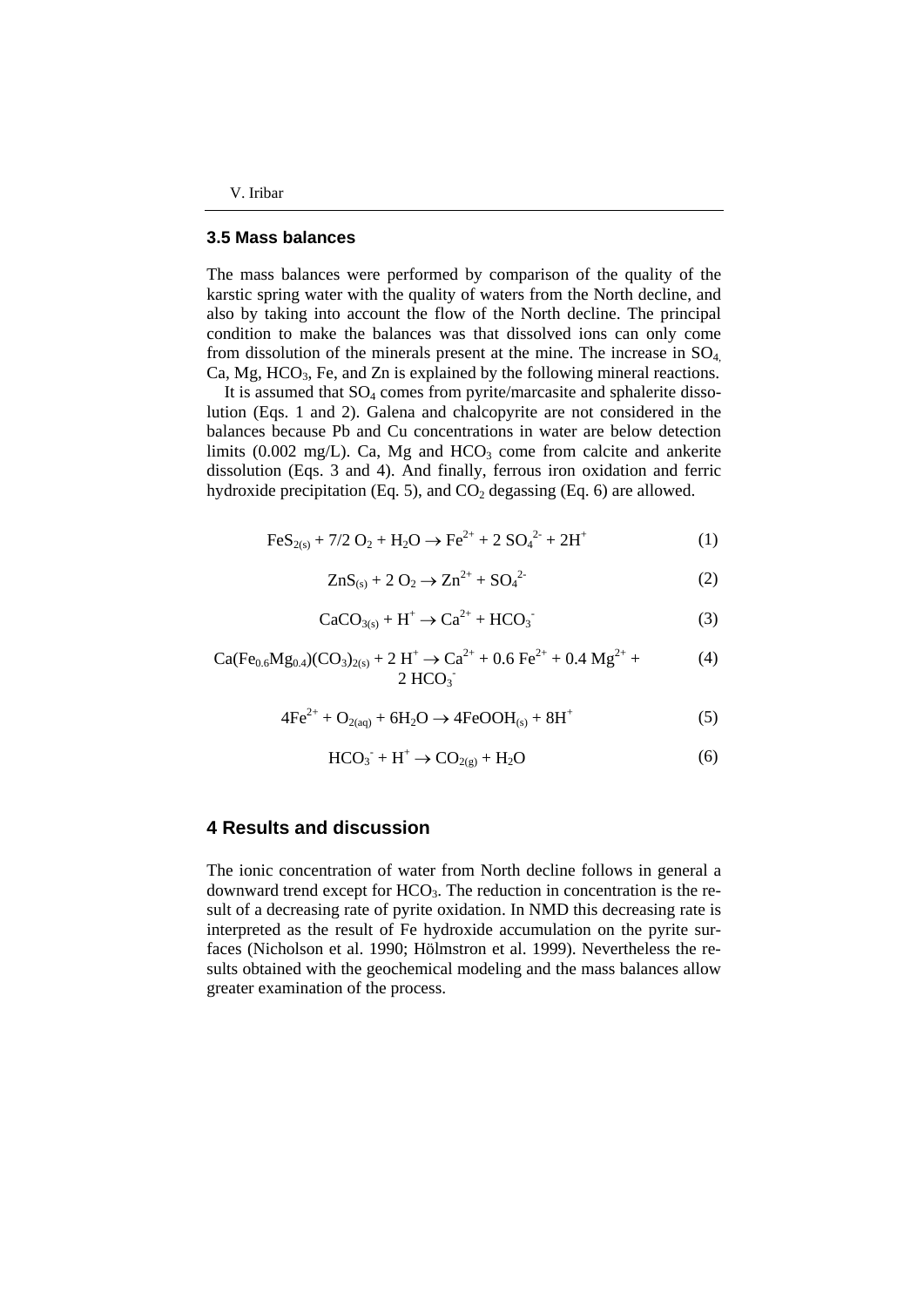## **4.1 Geochemical modeling**

Mean values of calculated saturation indices for minerals that are present in the mine or can precipitate or dissolve in similar environments are presented in Table 2. For each mineral the saturation index was calculated with different pe of input water. The temporal changes in saturation indices for selected minerals are shown in Fig. 4.

During 1995, water from the North decline was in equilibrium with gypsum, but later it becomes progressively more undersaturated. The water is always subsaturated with respect to melanterite, and the subsaturation degree has increased with time. However, during the first months of 1995, the rate of reduction of the subsaturation degree of water with respect melanterite was more important that in the following months.

In the first three months of 1995, water was undersaturated with respect to calcite and ankerite, and later water is near equilibrium with both minerals, although the degree of saturation is higher for calcite than for ankerite. Also, the  $P_{CO2(g)}$  increased from -2.5 to -1.5. Water is always supersaturated with respect siderite, the other carbonate present in the mine.

| Mineral              | Formula                              | $pe = 4$ | $pe = 0$ | $pe = -3$ |
|----------------------|--------------------------------------|----------|----------|-----------|
| Calcite              | CaCO <sub>3</sub>                    | 0.25     | 0.25     | 0.25      |
| Dolomite             | CaMg(CO <sub>3</sub> ) <sub>2</sub>  | $-0.25$  | $-0.25$  | $-0.25$   |
| Ankerite             | $Ca(Fe_{0.6}Mg_{0.4})(CO_3)_2$       | $-0.28$  | $-0.27$  | $-0.27$   |
| Siderite             | FeCO <sub>3</sub>                    | 1.07     | 1.12     | 1.12      |
| Gypsum               | CaSO <sub>4</sub> ·2H <sub>2</sub> O | $-0.14$  | $-0.14$  | $-0.14$   |
| Melanterite          | $FeSO_4$ -7H <sub>2</sub> O          | $-4.02$  | $-3.96$  | $-3.96$   |
| Ferrihydrite         | Fe(OH) <sub>3</sub>                  | 2.86     | $-1.11$  | $-4.11$   |
| Goethite             | FeOOH                                | 8.61     | 4.63     | 1.63      |
| Smithsonite          | ZnCO <sub>3</sub>                    | $-1.44$  | $-1.44$  | $-1.44$   |
| Zn(OH) <sub>2</sub>  | Zn(OH) <sub>2</sub>                  | $-3.16$  | $-3.16$  | $-3.16$   |
| Rhodochrosite        | MnCO <sub>3</sub>                    | $-0.24$  | $-0.24$  | $-0.24$   |
| Pyrolusite           | MnO <sub>2</sub>                     | $-11.91$ | $-19.91$ | $-25.91$  |
| Manganite            | MnOH                                 | $-6.11$  | $-10.11$ | $-13.11$  |
| $\mathrm{CO}_{2(g)}$ | $P_{CO2(g)}$                         | $-1.54$  | $-1.54$  | $-1.54$   |

**Table 2.** Mean values of saturation indices for selected minerals, calculated with different pe in input water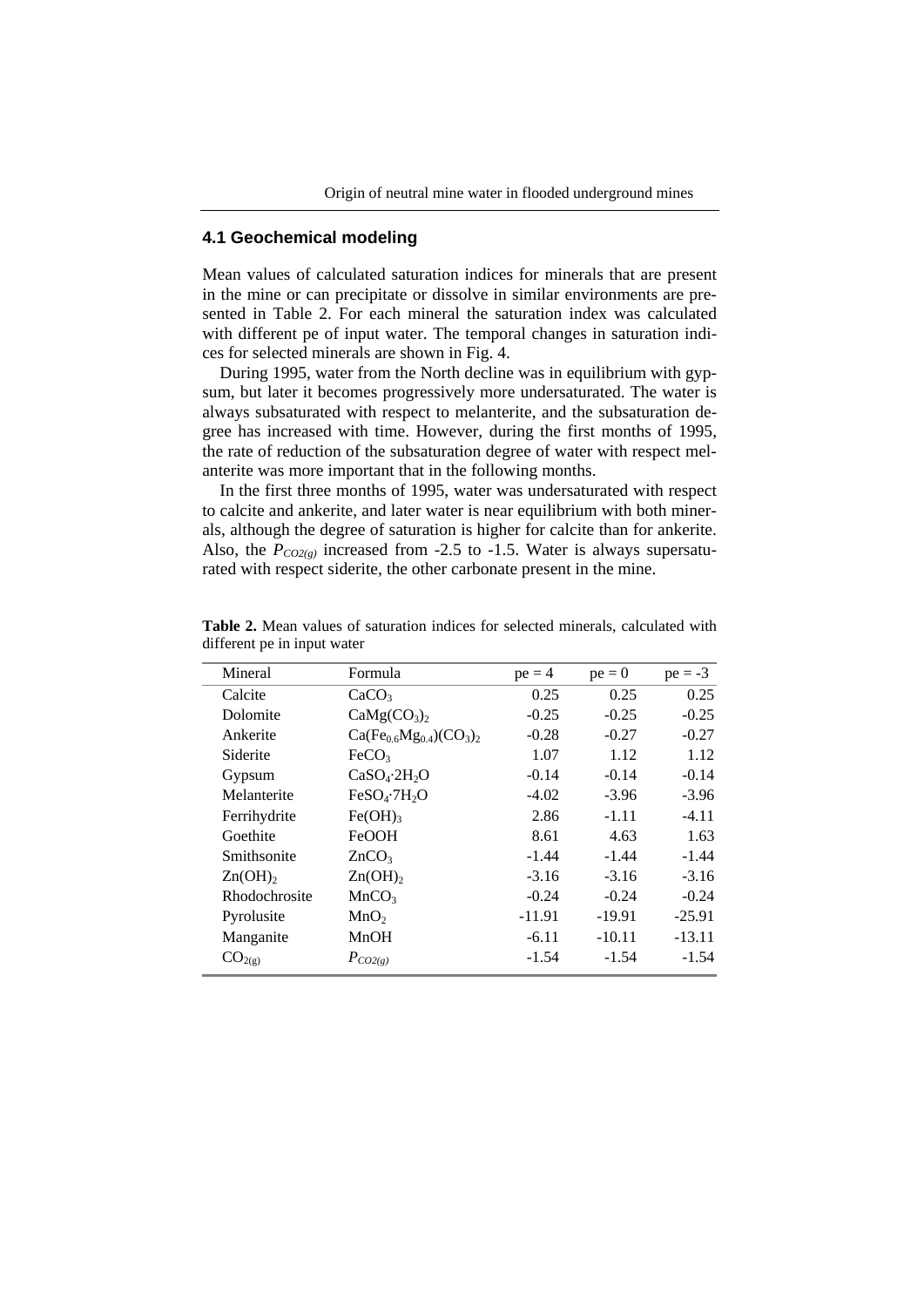

**Fig. 4.** Time evolution of saturation indices of gypsum, melanterite, calcite, ankerite, and  $P_{CO2}$  of the North decline water.

From Table 2, it can be realized that water is always supersaturated with respect to goethite, but saturation state with respect to ferrihydrite is constrained by the pe of water. Thus, the solubility of Fe can be controlled by the pe, and the mineral phase in equilibrium with water.

Water is undersaturated with respect to Mn and Zn bearing oxides, hydroxides and carbonates present in the PHREEQC database.

#### **4.2 Mass balances**

The mean results of mass balances are presented in Table 3, and temporal changes of selected aspects of mass balances are shown in Figs. 5 and 6.

The time evolution of the rate of pyrite dissolution is parallel to the flow evolution in the North decline (Fig 5a), parallel trends are observed for cal-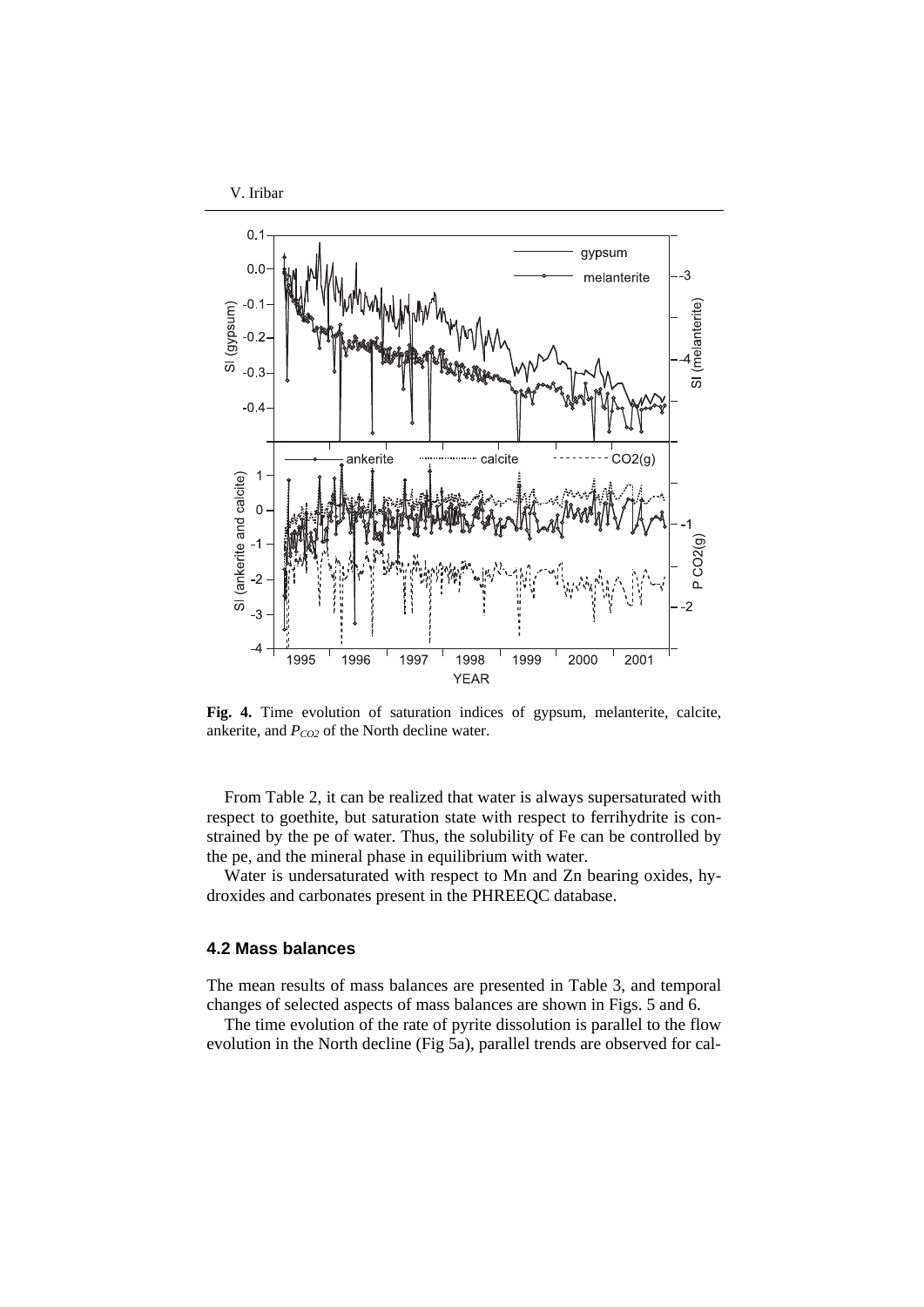**Table 3.** Mean mineral dissolution (-) or precipitation (+) rate calculated with mass balances in the 1995-2001 period

| Mineral    | <b>Formula</b>                 | Process       | Rate $(kg/d)$ |
|------------|--------------------------------|---------------|---------------|
| Pyrite     | FeS <sub>2</sub>               | dissolution   | $-2078$       |
| Sphalerite | ZnS                            | 66            | $-5.9$        |
| Ankerite   | $Ca(Fe_{0.6}Mg_{0.4})(CO_3)_2$ | 66            | $-2410$       |
| Calcite    | CaCO <sub>3</sub>              | 66            | $-2224$       |
| Goethite   | <b>FeOOH</b>                   | precipitation | $+2047$       |

cite and ankerite dissolution (not shown here). This evolution shows that neutralization by carbonate dissolution is always effective. Since reaction of carbonate dissolution is faster than pyrite oxidation, (Banwart and Malmström, 2001) this is the expected trend. On the other hand, dilution is not seen at high flow periods. The lack of dilution can be the result of the combination of a high residence time of the water in the mine void, and to an increase in the rate of pyrite oxidation in high water periods.



**Fig. 5.** Time evolution of results of mass balances. a) Rate of dissolved pyrite vs. North decline flow. b) Relative importance in (%) of neutralization mechanisms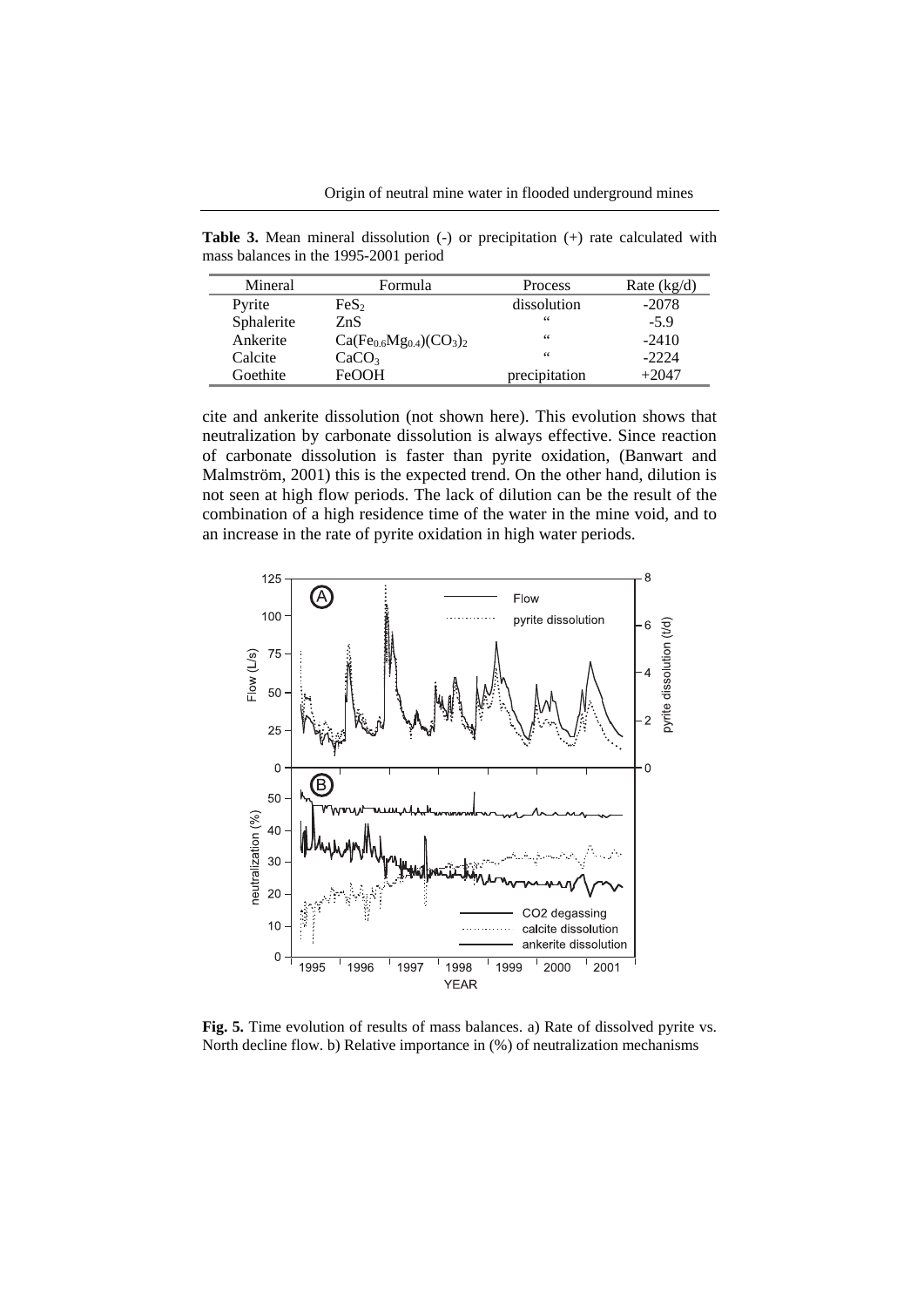V. Iribar

The acidity neutralization processes change with time (Fig. 5 b). During the first 3 months of 1995,  $CO<sub>2</sub>$  degassing was the most important neutralizing mechanism, and later its relative importance has remained constant. This fact can be explained because during the first 3 months of 1995, the water was saturated with respect to gypsum, and there was not the possibility of calcite dissolution without gypsum precipitation. Thus, the mechanism of acidity neutralization was the  $CO<sub>2</sub>$  degassing. This is reflected in the low  $HCO<sub>3</sub>$  concentration observed in the first months of 1995 (Fig. 3). In addition, the importance of calcite dissolution with respect to ankerite dissolution increases with time, suggesting that progressively there is less relative availability of ankerite. Since ankerite and calcite are very abundant with relation to pyrite, it is possible that the drop of relative availability of ankerite is due to selective action of Fe hydroxide coatings precipitated on ankerite surfaces.



**Fig. 6.** Time evolution of results of mass balances. a) Relation in (%) between Fe precipitated as hydroxide and Fe released from pyrite and ankerite dissolution. b) Relation between sphalerite an pyrite dissolution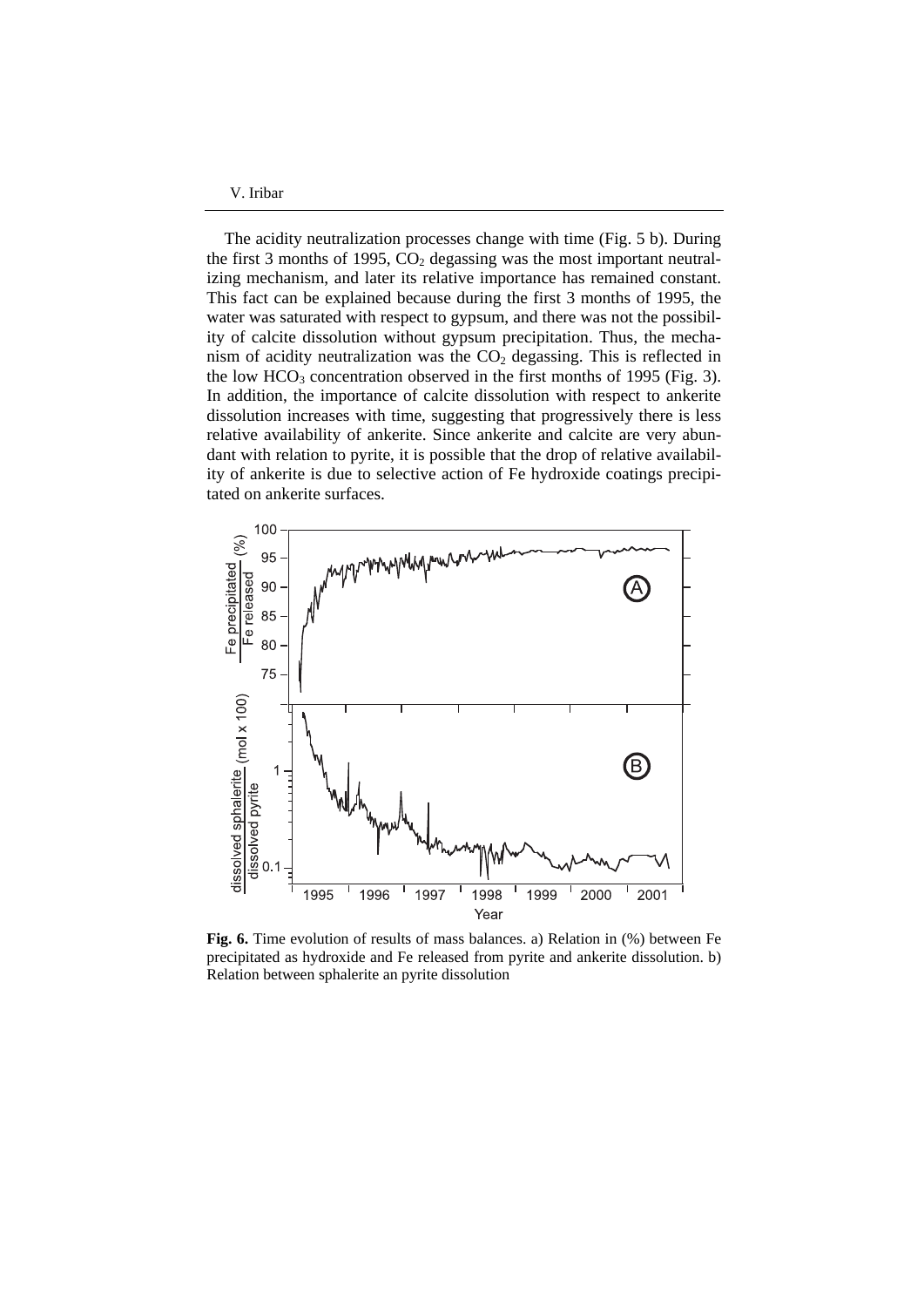As regards the behaviour of Fe, the downward trend in the concentration of dissolved Fe shown in Fig. 3 could be interpreted as if progressively there is less pyrite and ankerite dissolution. Nevertheless, mass balances show that the relation of the Fe that precipitates with respect to the Fe that is released by pyrite and ankerite dissolution is increasing with time (Fig. 6a). As the pH of the water remains constant there are other processes that might be the cause of this phenomenon. One of them is the transformation of ferrihydrite to goethite with time (Bigham et al. 1996; Jambor and Dutrizac 1998).

By comparing the relationship between sphalerite and pyrite dissolution (Fig. 6b), it is observed that this relation is descending since 1995, but that there are 3 relative maxima in this trend. One happened in March, 1995, the second in February, 1996, and third in December, 1996. These 3 events are coincident with the maxima in the position of the piezometric level (Fig. 2b). This suggests that the process that originated the Zn content increase was the washing of sulfate soluble salts located in the walls of the mine during periods of high water level, instead of an increase in the rate of sphalerite dissolution. Many of these salts are a temporary storage of Zn that is washed in the periods of high water (Frau 2000, Buckby et al. 2003). In the case of the maximum of March, 1995, with an ascent of the water level from 190 m a.s.l. to 335 m a.s.l., washing of important amounts of gypsum should have happened, suggested by the evolution of the saturation index of gypsum and melanterite (Fig. 4).

## **5 Conclusions**

The combined use of equilibrium modeling techniques along with hydrochemical balances has allowed to identify geochemical processes occurring within the Troya mine that are not directly observable because the underground mine is flooded. In addition to pyrite oxidation and neutralization of acidity by carbonate dissolution, other processes that can be identified with these techniques are:

The washing and dissolution of iron-sulphates and likely of gypsum from the mine walls during the ascent of the water level.

The change of the neutralization mechanisms with time, depending on the state of saturation with respect to gypsum and the variations of relative availability of calcite and ankerite.

The increase in time, of the amount of Fe hydroxide that precipitates within the mine, in relation to the Fe that is released by dissolution of pyrite and ankerite.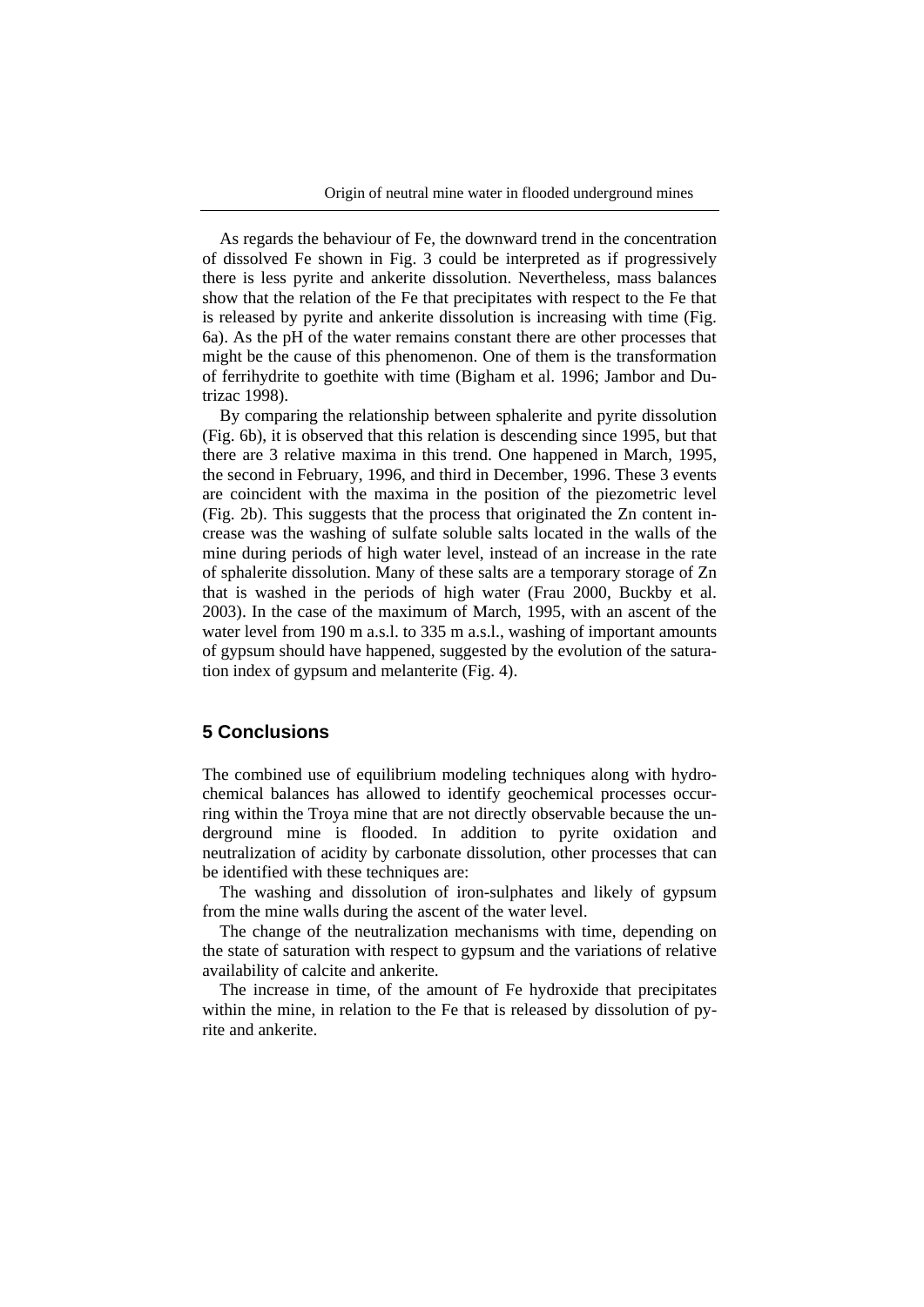Nevertheless, equilibrium modeling and hydrochemical balances neither explain the origin of the variations of ankerite availability, nor the greater effectivity of Fe hydroxide precipitation with time. The origin of these phenomena can be related to kinetic reasons constrained with the selective precipitation of the Fe hydroxide on ankerite, and by the transformation or aging of Fe hydroxides from ferrihydrite to goethite.

## **Acknowledgements**

This work was funded by The Diputación Foral of Gipuzkoa, and the REN2002-01705 project (Spanish Government).

## **References**

- Al TA, Martin CJ, Blowes DW (2002) Carbonate-mineral/water interactions in sulfide-rich mine tailings. Geochim Cosmochim Acta 64 (23): 3933-3948
- Alpers CN, Nordstrom DK (1999) Geochemical modeling of water-rock interactions in mining environments. In: Plumlee GS, Logsdon MJ (eds) The Environmental Geochemistry of Mineral Deposits. Rev Econ Geol, vol 6A. Soc Econ Geol, pp 289-323
- Balistrieri LS, Box SE, Bookstrom AA, Ikramuddin M (1999) Assesing the influence of reacting pyrite and carbonate minerals on the geochemistry of drainage in the Coeur d'Alene mining district. Environ Sci Technol (33): 3347- 3353
- Banks D, Younger PL, Arnesen RT, Iversen ER, Banks S (1997) Mine-water chemistry: the good, the bad and the ugly. Environ Geol (32): 157-174
- Banwart SE, Malmström ME (2001) Hydrochemical modelling for preliminary assessment of minewater pollution. J Geochem Exploration (74): 73-97
- Benvenuti M, Mascaro I, Corsini F, Ferrari M, Lattanzi P, Parrini P, Costagliola P, Tanelli G (2000) Environmental mineralogy and geochemistry of waste dumps at the Pb(Zn)-Ag Bottino mine, Apuane Alps, Italy. Eur J Mineral (12): 441-453
- Bigham J M, Schwertmann U, Carlson L (1996) Mineralogy of precipitates formed by the biogeochemical oxidation of Fe(II) in mine drainage. Catena supplement (21): 219-232
- Buckby T, Black S, Coleman ML, Hodson ME (2003) Fe-sulphate-rich evaporative mineral precipitates from the Río Tinto, southwest Spain. Min Mag 67 (2): 263-278
- Cravotta III CA, Trahan MK (1999) Limestone drains to increase pH and remove dissolved metals from acidic mine drainage. Appl Geochem (14): 581-606